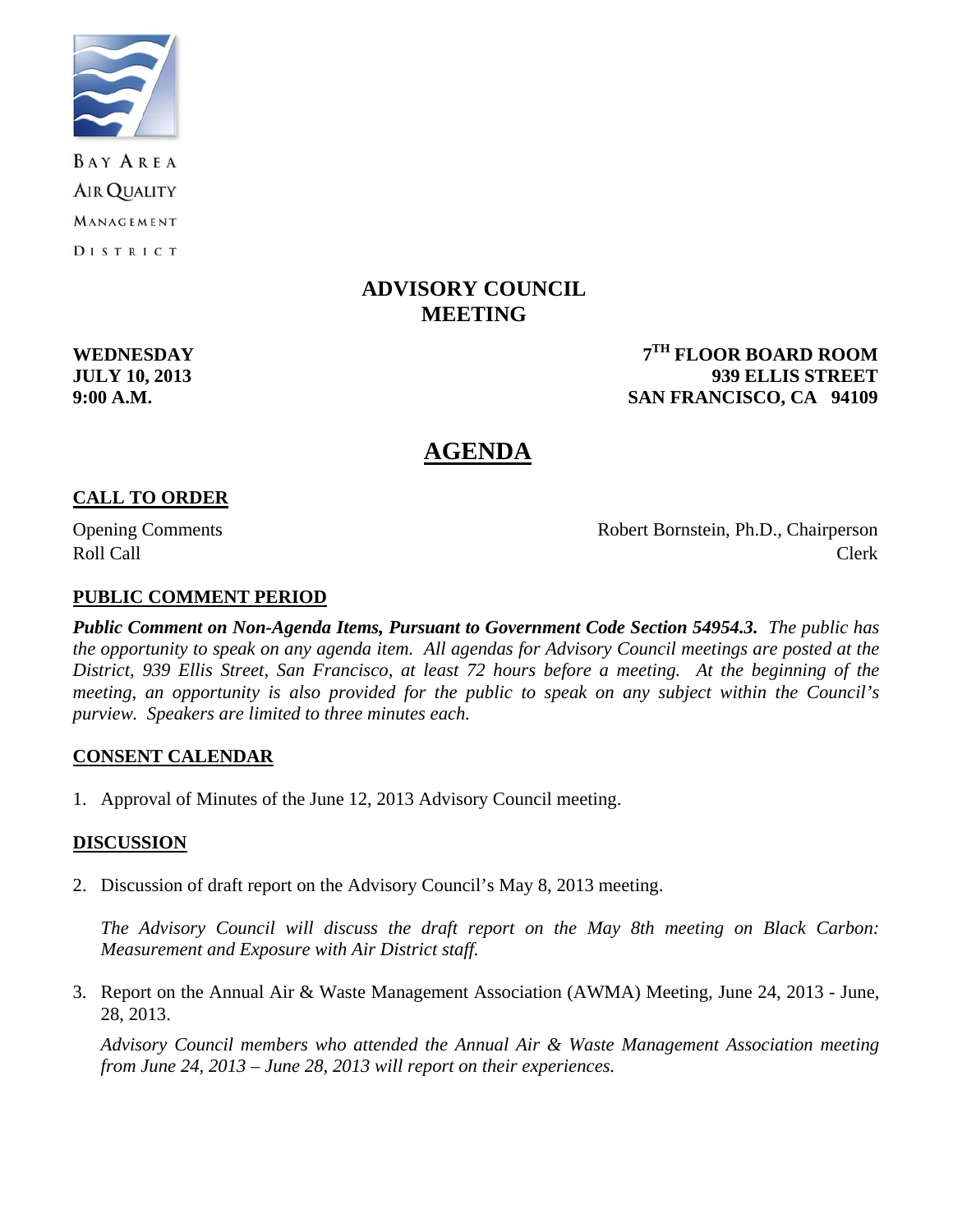#### **OTHER BUSINESS**

4. Chairperson's Report Robert Bornstein, Ph.D., Chairperson

5. Council Member Comments/Other Business

*Council Members may make a brief announcement, provide a reference to staff about factual information, or ask questions about subsequent meetings.* 

6. Time and Place of Next Meeting

 *Wednesday, September11, 2013 at 9:00 a.m. at 939 Ellis Street, San Francisco, CA 94109.* 

7. Adjournment

#### **CONTACT THE CLERK OF THE BOARDS 939 ELLIS STREET SF, CA 94109**

**(415) 749-5073 FAX: (415) 928-8560 BAAQMD homepage: www.baaqmd.gov**

- To submit written comments on an agenda item in advance of the meeting.
- To request, in advance of the meeting, to be placed on the list to testify on an agenda item.
- To request special accommodations for those persons with disabilities notification to the Clerk's Office should be given in a timely manner, so that arrangements can be made accordingly.
- Any writing relating to an open session item on this Agenda that is distributed to all, or a majority of all, members of the body to which this Agenda relates shall be made available at the District's offices at 939 Ellis Street, San Francisco, CA 94109, at the time such writing is made available to all, or a majority of all, members of that body. Such writing(s) may also be posted on the District's website (www.baaqmd.gov) at that time.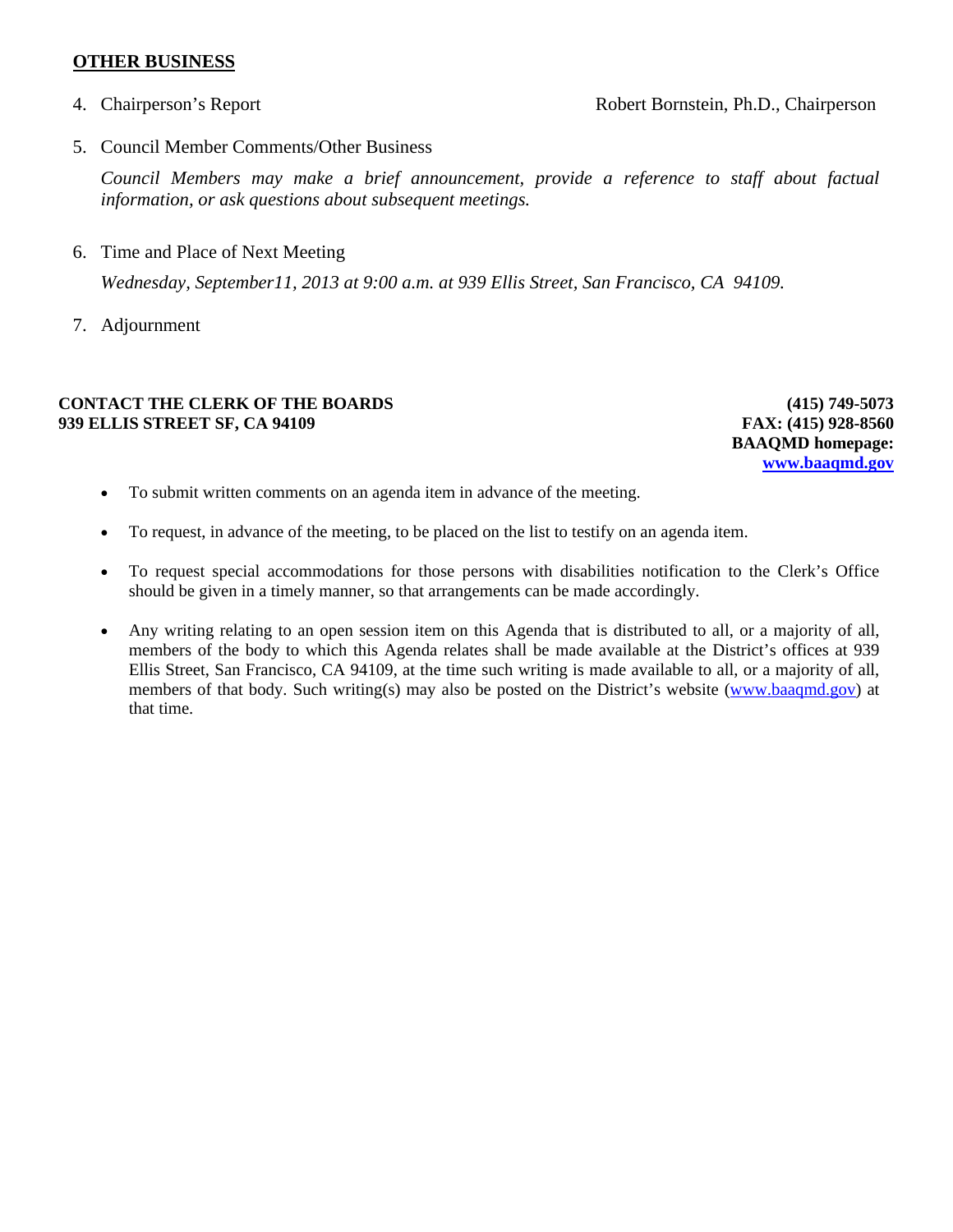# **BAY AREA AIR QUALITY MANAGEMENT DISTRICT 939 ELLIS STREET, SAN FRANCISCO, CALIFORNIA 94109 FOR QUESTIONS PLEASE CALL (415) 749-4963**

# **EXECUTIVE OFFICE: MONTHLY CALENDAR OF DISTRICT MEETINGS**

# **JULY 2013**

| <b>TYPE OF MEETING</b>                                                                                                                    | <b>DAY</b>              | <b>DATE</b> | <b>TIME</b> | <b>ROOM</b>                                                                                                                                                                         |  |
|-------------------------------------------------------------------------------------------------------------------------------------------|-------------------------|-------------|-------------|-------------------------------------------------------------------------------------------------------------------------------------------------------------------------------------|--|
| <b>Board of Directors Regular Meeting (Meets on</b><br>the $1^{st}$ & $3^{rd}$ Wednesday of each Month)<br>- CANCELLED                    | Wednesday               | 3           | 9:45 a.m.   | <b>Board Room</b>                                                                                                                                                                   |  |
| <b>Advisory Council Regular Meeting (Meets on</b><br>the 2 <sup>nd</sup> Wednesday of each Month)                                         | Wednesday               | 10          | $9:00$ a.m. | <b>Board Room</b>                                                                                                                                                                   |  |
| <b>Board of Directors Executive Committee</b><br>(Meets on the 3rd Monday of each Month) - CANCELLED                                      | <b>Monday</b>           | 15          | 9:30 a.m.   | 4 <sup>th</sup> Floor<br><b>Conf. Room</b>                                                                                                                                          |  |
| <b>Board of Directors Stationary Source</b><br><b>Committee</b> (Meets on the 3 <sup>rd</sup> Monday of each Month) -<br><b>CANCELLED</b> | <b>Monday</b>           | 15          | 10:30 a.m.  | 4 <sup>th</sup> Floor<br><b>Conf. Room</b>                                                                                                                                          |  |
| <b>Board of Directors Regular Meeting</b><br>(Meets on the $1^{st}$ & $3^{rd}$ Wednesday of each Month)<br>- CANCELLED                    | Wednesday               | 17          | 9:45 a.m.   | <b>Board Room</b>                                                                                                                                                                   |  |
| <b>Board of Directors Climate Protection</b><br><b>Committee</b> (Meets on the $3^{rd}$ Thursday every other<br>month)                    | <b>Thursday</b>         | 18          | $9:30$ a.m. | 4 <sup>th</sup> Floor<br><b>Conf. Room</b><br>And via videoconference at<br><b>Santa Rosa Junior College</b><br>Doyle Library, Room 4243<br>1501 Mendocino Avenue<br>Santa Rosa, CA |  |
| <b>Board of Directors Budget &amp; Finance</b><br><b>Committee</b> (Meets on the 4th Wednesday of each<br>Month) - CANCELLED              | Wednesday               | 24          | 9:30 a.m.   | 4 <sup>th</sup> Floor<br><b>Conf. Room</b>                                                                                                                                          |  |
| <b>Board of Directors Mobile Source</b><br><b>Committee</b> (Meets on the 4 <sup>th</sup> Thursday of each Month) -<br><b>CANCELLED</b>   | <b>Thursday</b>         | 25          | 9:30 a.m.   | <b>Board Room</b>                                                                                                                                                                   |  |
| <b>Board of Directors Personnel Committee (At</b><br>the Call of the Chair)                                                               | <b>Monday</b>           | 29          | $9:30$ a.m. | 4 <sup>th</sup> Floor<br><b>Conf. Room</b>                                                                                                                                          |  |
| <b>AUGUST 2013</b>                                                                                                                        |                         |             |             |                                                                                                                                                                                     |  |
| <b>TYPE OF MEETING</b>                                                                                                                    | $\overline{\text{DAY}}$ | <b>DATE</b> | <b>TIME</b> | <b>ROOM</b>                                                                                                                                                                         |  |
| <b>Board of Directors Budget &amp; Finance</b><br><b>Committee</b> (Meets on the 4 <sup>th</sup> Wednesday of each Month)                 | <b>Monday</b>           | 5           | 9:30 a.m.   | 4 <sup>th</sup> Floor<br><b>Conf. Room</b>                                                                                                                                          |  |

**And via videoconference at Santa Rosa Junior College Doyle Library, Room 4243 1501 Mendocino Avenue Santa Rosa, CA**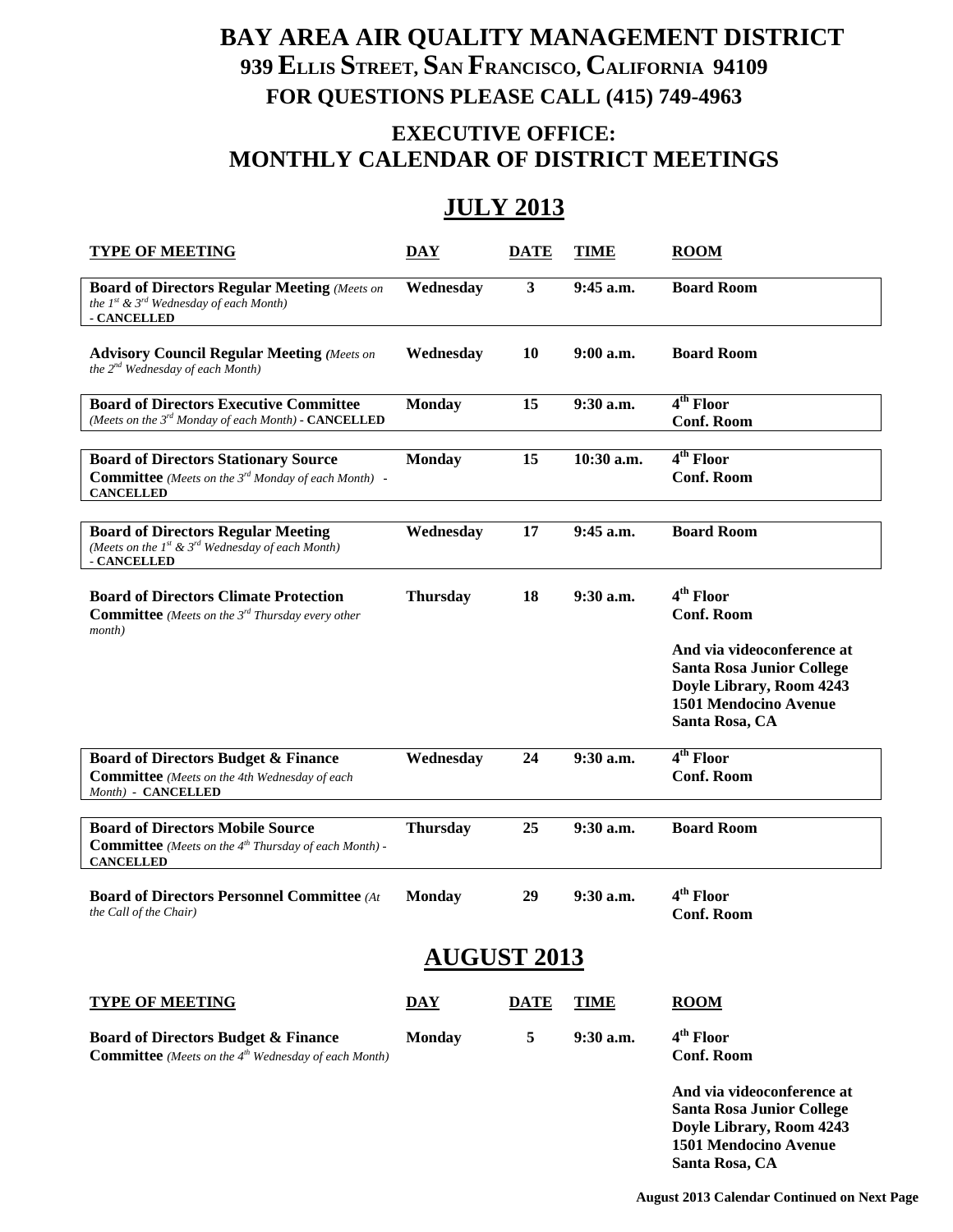# **AUGUST 2013**

| <b>TYPE OF MEETING</b>                                                                                                                                                               | <b>DAY</b>              | <b>DATE</b> | <b>TIME</b>  | <b>ROOM</b>                                                                                                                           |  |
|--------------------------------------------------------------------------------------------------------------------------------------------------------------------------------------|-------------------------|-------------|--------------|---------------------------------------------------------------------------------------------------------------------------------------|--|
| <b>Board of Directors Executive Committee</b><br>(Meets on the 3 <sup>rd</sup> Monday of each Month)                                                                                 | <b>Monday</b>           | 5           | 11:00 a.m.   | 4 <sup>th</sup> Floor<br><b>Conf. Room</b>                                                                                            |  |
| <b>Board of Directors Regular Meeting (Meets on</b><br>the $1^{st}$ & $3^{rd}$ Wednesday of each Month)                                                                              | Wednesday               | 7           | $9:45$ a.m.  | <b>Board Room</b>                                                                                                                     |  |
| <b>Board of Directors Executive Committee</b><br>(Meets on the 3rd Monday of each Month) -<br>CANCELLED & RESCHEDULED TO MONDAY,<br>AUGUST 5, 2013 AT 11:00 A.M.                     | <b>Monday</b>           | 19          | $9:30$ a.m.  | 4 <sup>th</sup> Floor<br><b>Conf. Room</b>                                                                                            |  |
| <b>Board of Directors Stationary Source</b><br><b>Committee</b> (Meets on the 3 <sup>rd</sup> Monday of each Month) -<br><b>CANCELLED</b>                                            | <b>Monday</b>           | 19          | 10:30 a.m.   | 4 <sup>th</sup> Floor<br><b>Conf. Room</b>                                                                                            |  |
| <b>Board of Directors Mobile Source</b><br><b>Committee</b> (Meets on the 4 <sup>th</sup> Thursday of each Month)<br>- CANCELLED                                                     | <b>Thursday</b>         | 22          | 9:30 a.m.    | <b>Board Room</b>                                                                                                                     |  |
| <b>Board of Directors Regular Meeting</b><br>(Meets on the $Ist$ & $3rd$ Wednesday of each Month) -<br><b>CANCELLED</b>                                                              | Wednesday               | 21          | 9:45 a.m.    | <b>Board Room</b>                                                                                                                     |  |
| <b>Board of Directors Budget &amp; Finance</b><br><b>Committee</b> (Meets on the 4th Wednesday of each<br>Month) - CANCELLED & RESCHEDULED TO<br>MONDAY, AUGUST 5, 2013 AT 9:30 A.M. | Wednesday               | 28          | 9:30 a.m.    | $\overline{4^{th}}$ Floor<br><b>Conf. Room</b>                                                                                        |  |
| <b>SEPTEMBER 2013</b>                                                                                                                                                                |                         |             |              |                                                                                                                                       |  |
| <b>TYPE OF MEETING</b>                                                                                                                                                               | $\overline{\text{DAY}}$ | <b>DATE</b> | <b>TIME</b>  | $\overline{R}$ ROOM                                                                                                                   |  |
| <b>Board of Directors Regular Meeting (Meets on</b>                                                                                                                                  |                         |             |              |                                                                                                                                       |  |
| the $1^{st}$ & $3^{rd}$ Wednesday of each Month)                                                                                                                                     | Wednesday               | 4           | $9:45$ a.m.  | <b>Board Room</b>                                                                                                                     |  |
| <b>Board of Directors Public Outreach</b><br><b>Committee</b> (At the Call of the Chair)                                                                                             | <b>Monday</b>           | 9           | 9:30 a.m.    | 4 <sup>th</sup> Floor<br><b>Conf. Room</b>                                                                                            |  |
| <b>Board of Directors Budget &amp; Finance</b><br><b>Committee</b> (Meets on the 4 <sup>th</sup> Wednesday of each Month)                                                            | <b>Monday</b>           | 9           | $11:00$ a.m. | 4 <sup>th</sup> Floor<br><b>Conf. Room</b>                                                                                            |  |
|                                                                                                                                                                                      |                         |             |              | And via videoconference at<br><b>Santa Rosa Junior College</b><br>Doyle Library, Room 4243<br>1501 Mendocino Avenue<br>Santa Rosa, CA |  |
| <b>Advisory Council Regular Meeting (Meets on</b><br>the $2^{nd}$ Wednesday of each Month)                                                                                           | Wednesday               | 11          | $9:00$ a.m.  | <b>Board Room</b>                                                                                                                     |  |

*<sup>(</sup>Meets on the 1st & 3rd Wednesday of each Month)*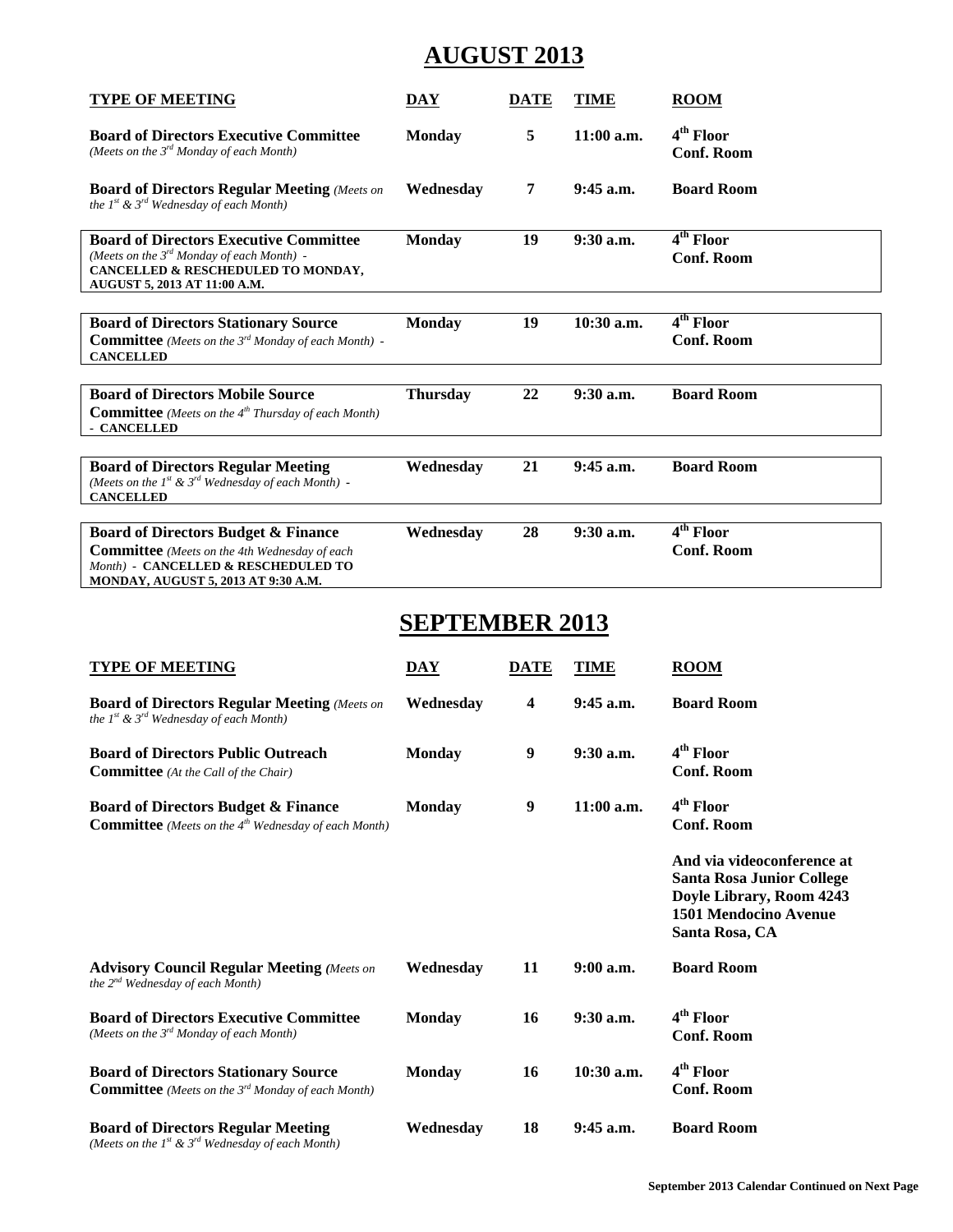# **SEPTEMBER 2013**

| <b>TYPE OF MEETING</b>                                                                                                         | <b>DAY</b>      | DATE | TIME        | <b>ROOM</b>                                                                                                                    |
|--------------------------------------------------------------------------------------------------------------------------------|-----------------|------|-------------|--------------------------------------------------------------------------------------------------------------------------------|
| <b>Board of Directors Climate Protection</b><br><b>Committee</b> (Meets on the $3^{rd}$ Thursday every other<br><i>month</i> ) | <b>Thursday</b> | 19   | $9:30$ a.m. | 4 <sup>th</sup> Floor<br>Conf. Room                                                                                            |
|                                                                                                                                |                 |      |             | And via videoconference at<br>Santa Rosa Junior College<br>Doyle Library, Room 4243<br>1501 Mendocino Avenue<br>Santa Rosa, CA |
| <b>Board of Directors Budget &amp; Finance</b><br><b>Committee</b> (Meets on the 4th Wednesday of each<br>Month)               | Wednesday       | 25   | $9:30$ a.m. | 4 <sup>th</sup> Floor<br><b>Conf. Room</b>                                                                                     |
| <b>Board of Directors Mobile Source</b><br><b>Committee</b> (Meets on the $4th$ Thursday of each Month)                        | <b>Thursday</b> | 26   | $9:30$ a.m. | <b>Board Room</b>                                                                                                              |

**HL – 7/5/13 (10:05 a.m.) P/Library/Forms/Calendar/Calendar/Moncal**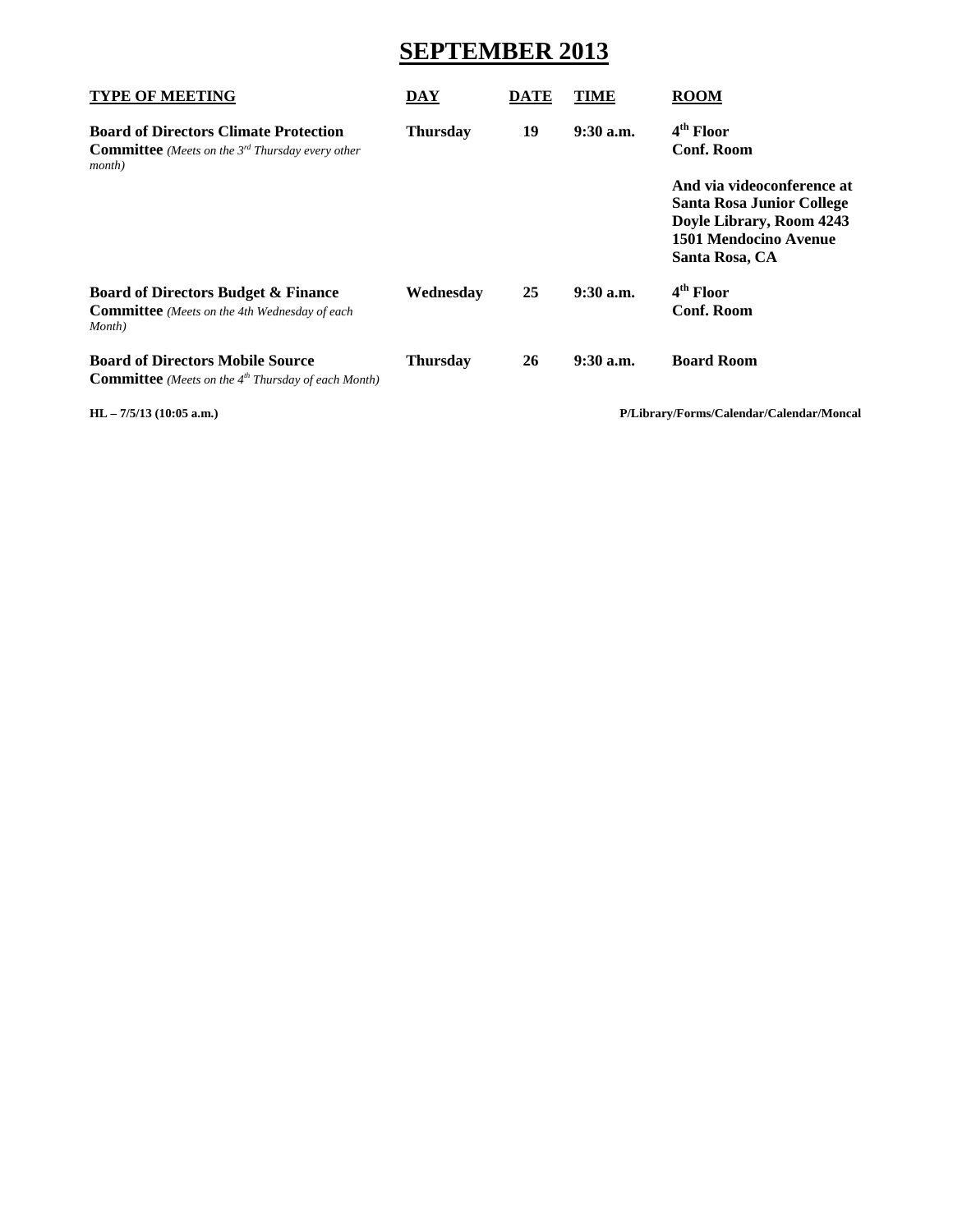#### **BAY AREA AIR QUALITY MANAGEMENT DISTRICT**  Memorandum

- To: Robert Bornstein, Ph.D. and Members of the Advisory Council
- From: Jack P. Broadbent Executive Officer/Air Pollution Control Officer
- Date: June 26, 2013

Re: Draft Minutes of the June 12, 2013 Advisory Council Meeting

#### RECOMMENDED ACTION

Approve the attached draft minutes of the Regular Meeting of the Advisory Council on June 12, 2013.

# **DISCUSSION**

Attached for your review and approval are the draft minutes of the Regular Meeting of the Advisory Council on June 12, 2013.

Respectfully submitted,

Jack P. Broadbent Executive Officer/APCO

Prepared by: Sean Gallagher Reviewed by: Rex Sanders

Attachment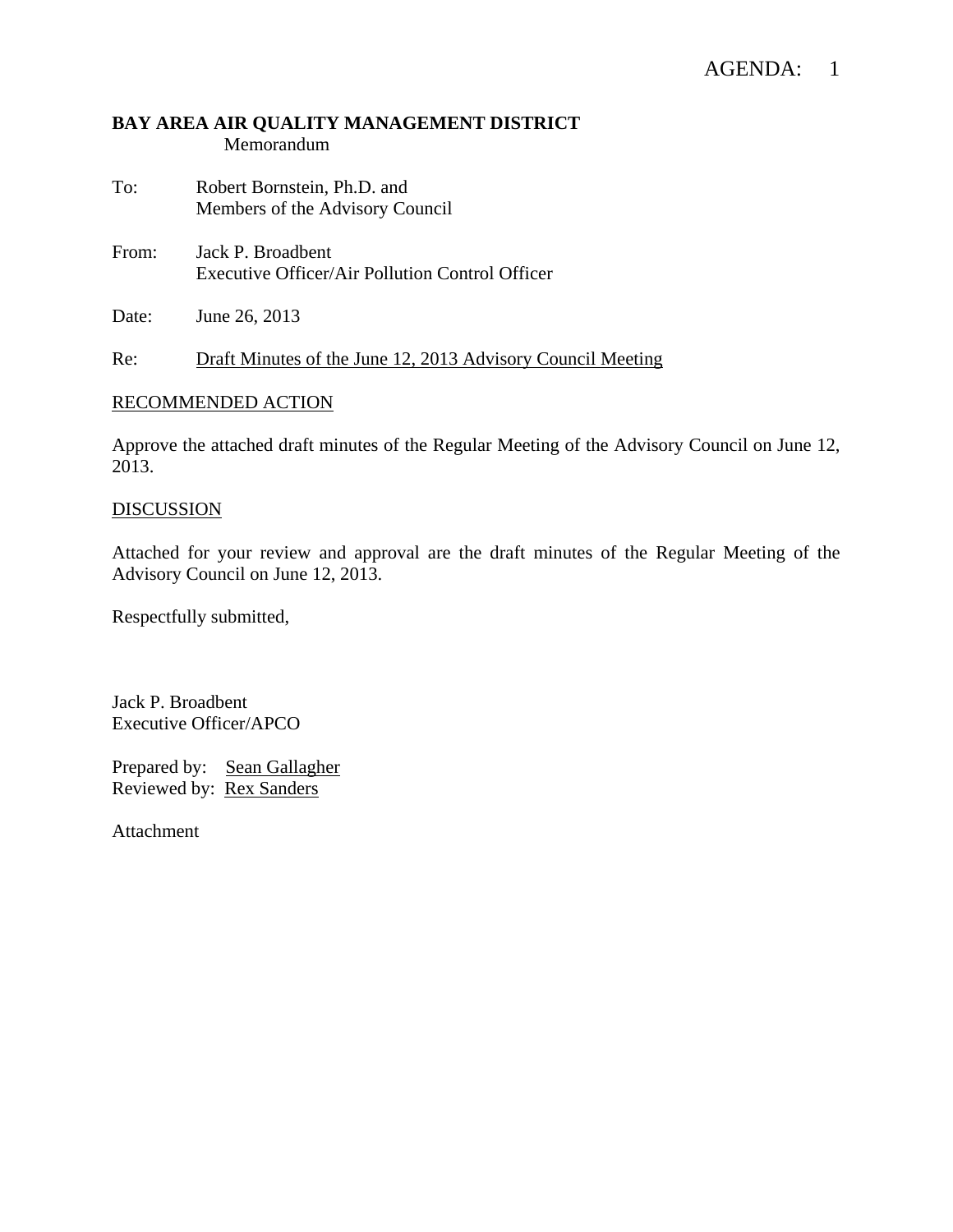AGENDA: 1

Bay Area Air Quality Management District 939 Ellis Street San Francisco, CA 94109 (415) 749-5073

### **DRAFT MINUTES**

Advisory Council Regular Meeting Wednesday, June 12, 2013

*Note: An audio recording of the meeting is available on the website of the Bay Area Air Quality Management District at http://www.baaqmd.gov/The-Air-District/Board-of-Directors/Advisory-Council/Agendas-and-Minutes.aspx.* 

### **CALL TO ORDER**

Chairperson Robert Bornstein called the meeting to order at 9:03 a.m.

# **ROLL CALL**

| Present: | Chairperson Robert Bornstein, Ph.D., Vice-Chairperson Sam Altshuler,<br>P.E.; Secretary Liza Lutzker, M.P.H.; and Members Jennifer Bard,<br>Benjamin Bolles, Harold Brazil, Jonathan Cherry, A.I.A., LEED A.P.,<br>Heather Forshey, Stan Hayes, John Holtzclaw, Ph.D., Kraig Kurucz,<br>Kathryn Lyddan, J.D., Rick Marshall, P.E., P.L.S., Estes Al Phillips,<br>Jessica Range, LEED A.P., and Murray Wood. |
|----------|-------------------------------------------------------------------------------------------------------------------------------------------------------------------------------------------------------------------------------------------------------------------------------------------------------------------------------------------------------------------------------------------------------------|
| Absent:  | Members Jeffrey Bramlett, M.S., C.S.P., Gary Lucks, J.D., C.P.E.A., and<br>Timothy O'Connor, J.D.                                                                                                                                                                                                                                                                                                           |

Also Present: None.

#### **PUBLIC COMMENT PERIOD [OUT OF ORDER]:** None.

#### **CONSENT CALENDAR [OUT OF ORDER]**

#### **1. Approval of the Minutes of the Advisory Council meeting of May 8, 2013**

Council Comments: None.

Public Comments: None.

Council Action:

Member Holtzclaw made a motion to approve the minutes of May 8, 2013; Member Altshuler seconded; and the motion carried unanimously.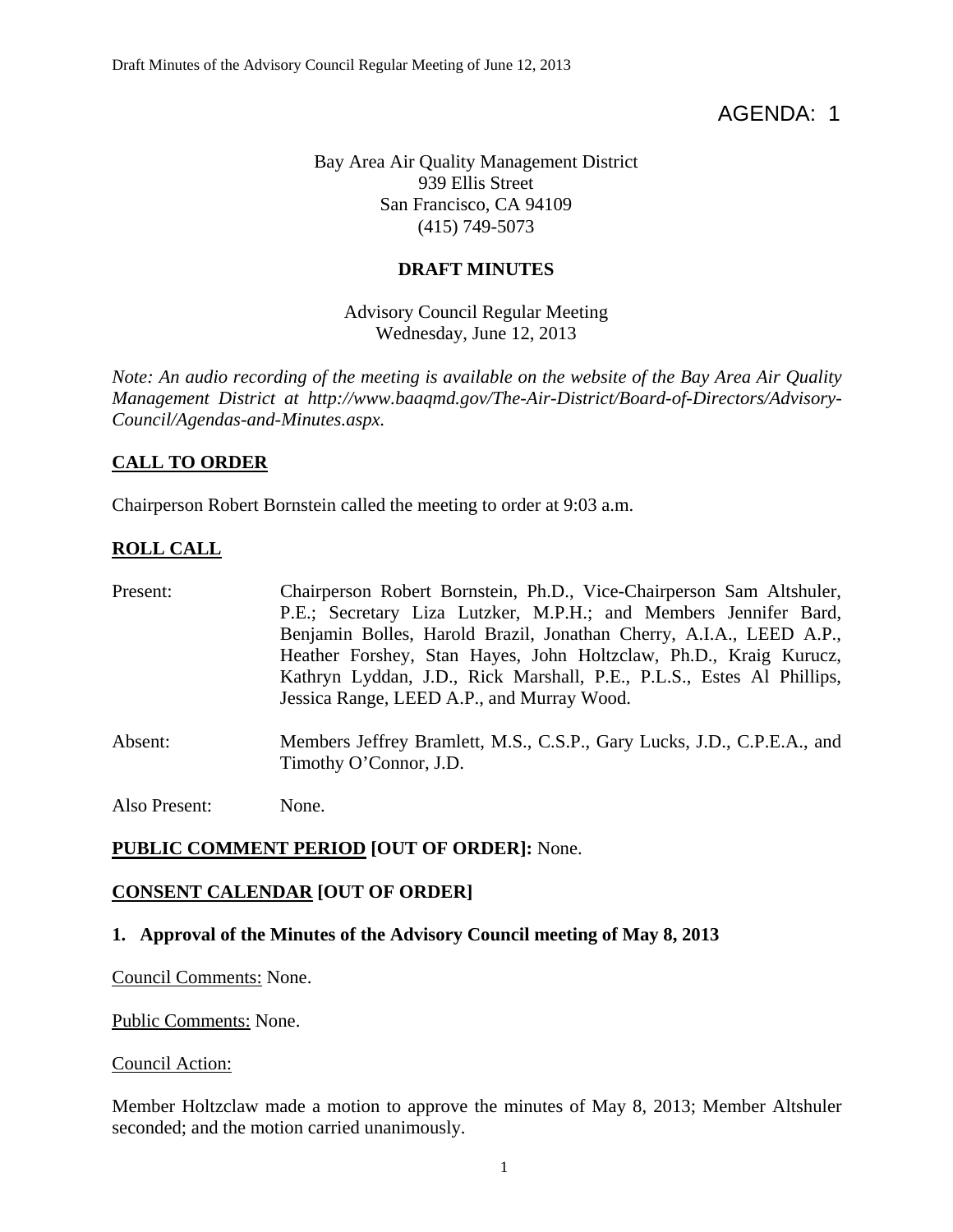Member Lutzker said to amend page 7, second paragraph in section 4, to replace "breathingcalifornia" with "californiabreathing."

Member Holtzclaw made an amended motion to approve the minutes of May 8, 2013, as amended; Member Altshuler seconded; and the motion carried unanimously.

#### **OPENING COMMENTS:**

Chairperson Bornstein commented on the content of today's agenda and provided guidelines in terms of the time available for each matter.

NOTED PRESENT: Member Kurucz was noted present at 9:07 a.m.

#### **DISCUSSION**

### **2. Discussion of draft report on the Advisory Council's meeting on May 8, 2013**

Members Lutzker and Altshuler made introductory comments regarding the drafting of the report.

#### Council Comments:

The Council deliberated upon proposed revisions to the draft report on the Advisory Council's meeting on May 8, 2013.

NOTED PRESENT: Member Lyddan was noted present at 9:59 a.m.

Public Comments: None.

Council Action: None; informational only.

#### **OTHER BUSINESS**

#### **3. Chairperson's Report [OUT OF ORDER]:**

Chairperson Bornstein said the Council must decide on the topic for the third cycle of Council meetings this year by no later than the next meeting. The Council and staff discussed potential topics.

The Council and staff discussed the formatting of future Council minutes.

Chairperson Bornstein asked for an update on recruitment efforts to fill the vacant regional park district seat on the Council, which question was answered by Eric Stevenson, Director of Technical Services.

#### **4. Report on Air and Waste Management Association (AWMA) Critical Review Paper**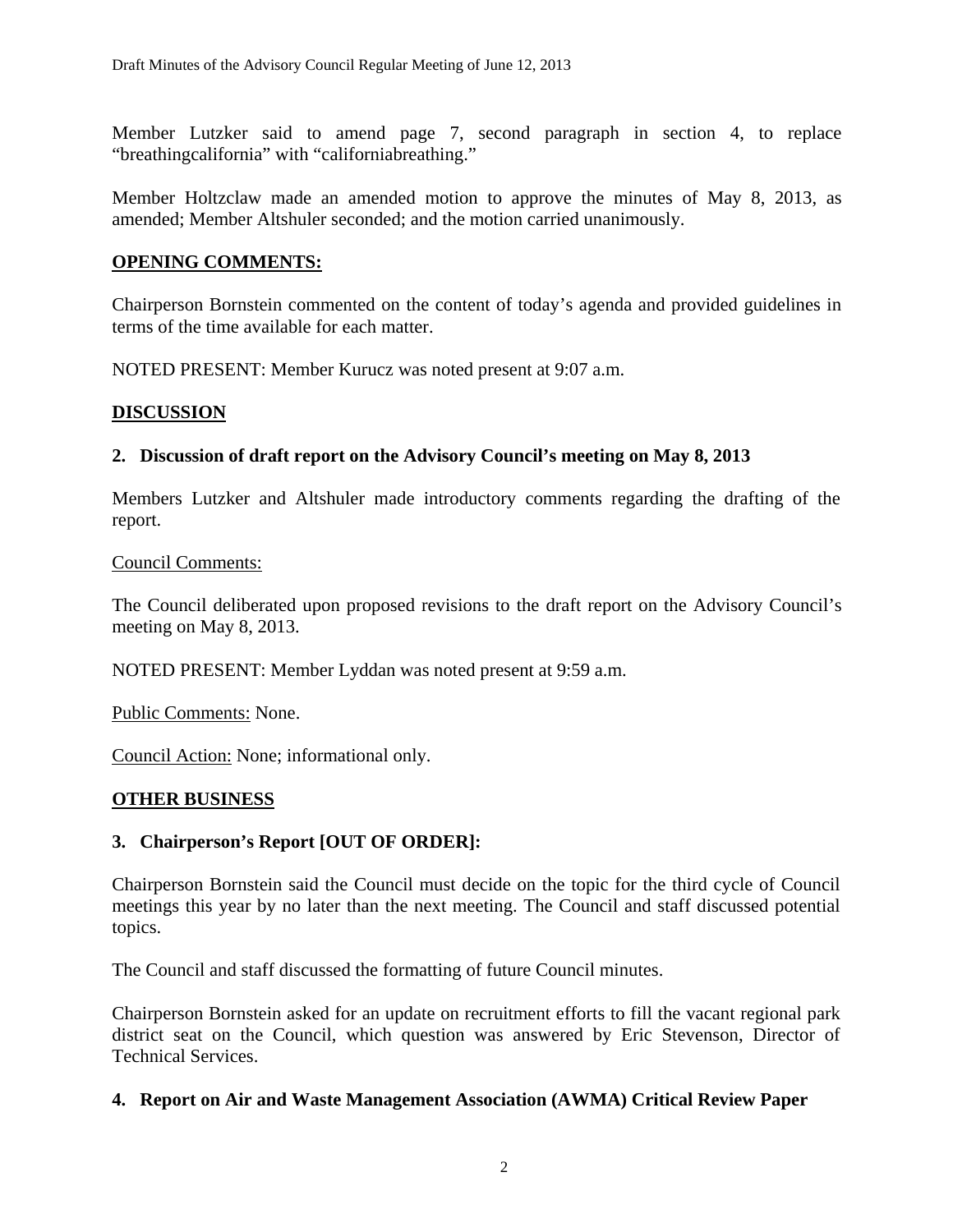Draft Minutes of the Advisory Council Regular Meeting of June 12, 2013

Member Altshuler deferred presentation of the report for lack of time.

Council Comments: None.

Public Comments: None.

Council Action: None; informational only.

### **5. Council Member Comments/Other Business:**

Mr. Stevenson said letters of appreciation to the employers of those Council members who requested them will be issued forthwith and extended the offer again.

Chairperson Bornstein offered letters of appreciation from the Air District directly to members and said to contact Mr. Stevenson to request one, if desired.

- **6. Time and Place of Next Meeting:** Wednesday, July 10, 2013, Bay Area Air Quality Management District Office, 939 Ellis Street, San Francisco, CA 94109 at 9:00 a.m.
- **7. Adjournment:** The meeting adjourned at 12:20 p.m.

Sean Gallagher Clerk of the Boards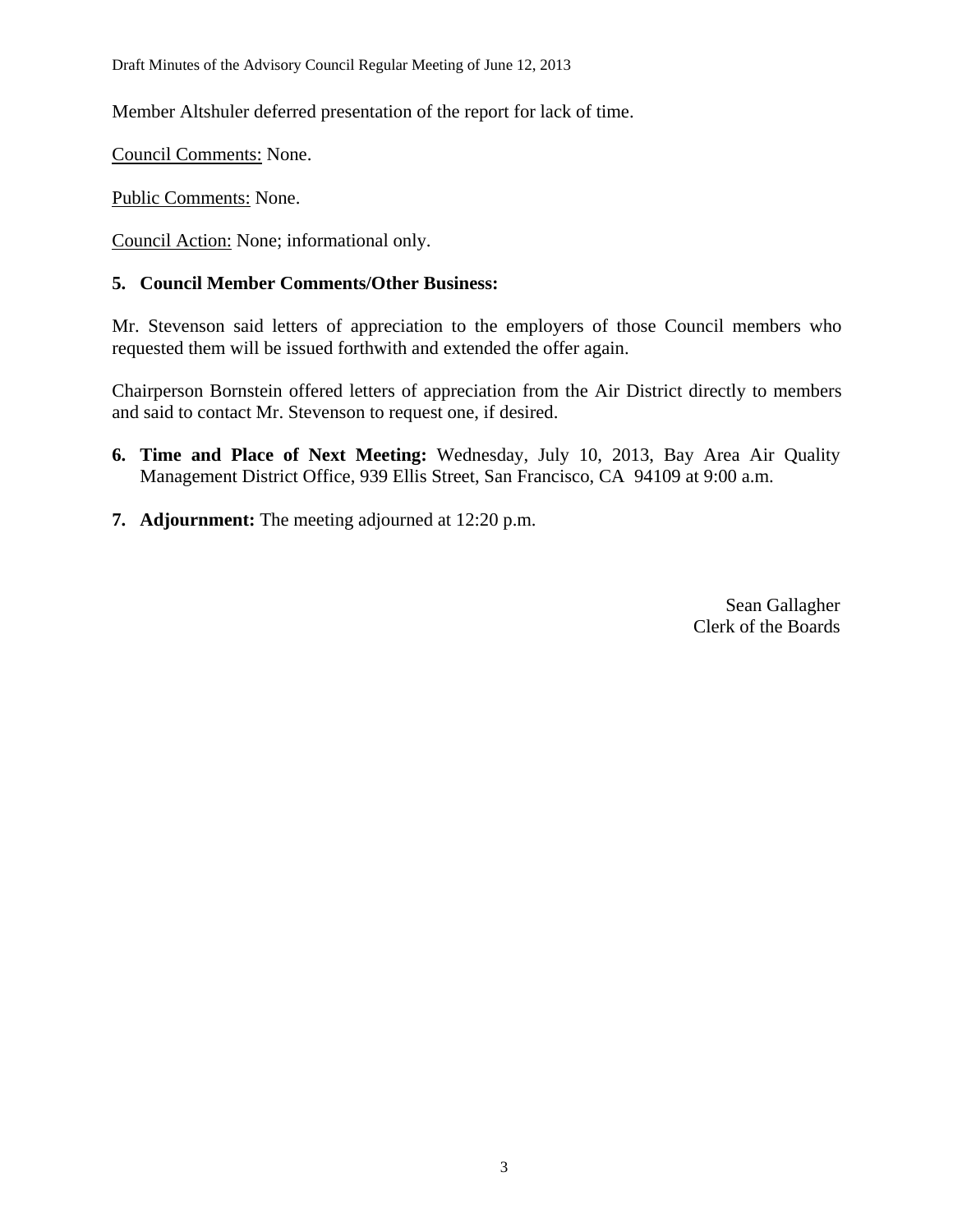#### **BAY AREA AIR QUALITY MANAGEMENT DISTRICT**  Memorandum

- To: Chairperson Robert Bornstein, Ph.D., and Members of the Advisory Council
- From: Jack P. Broadbent Executive Officer/Air Pollution Control Officer

Date: June 26, 2013

Re: Discussion of Draft Report on the Advisory Council's May 8, 2013 Meeting

The attached draft report of the May 8, 2013, Advisory Council Meeting on Black Carbon: Introduction to Measurement and Exposure was discussed with Air District staff and revised by the Council at its June 12, 2013 meeting. The Council will finalize the recommendations at its July 10, 2013 meeting.

Respectfully submitted,

Jack P. Broadbent Executive Officer/APCO

Prepared by: Sean Gallagher Reviewed by: Rex Sanders

Attachment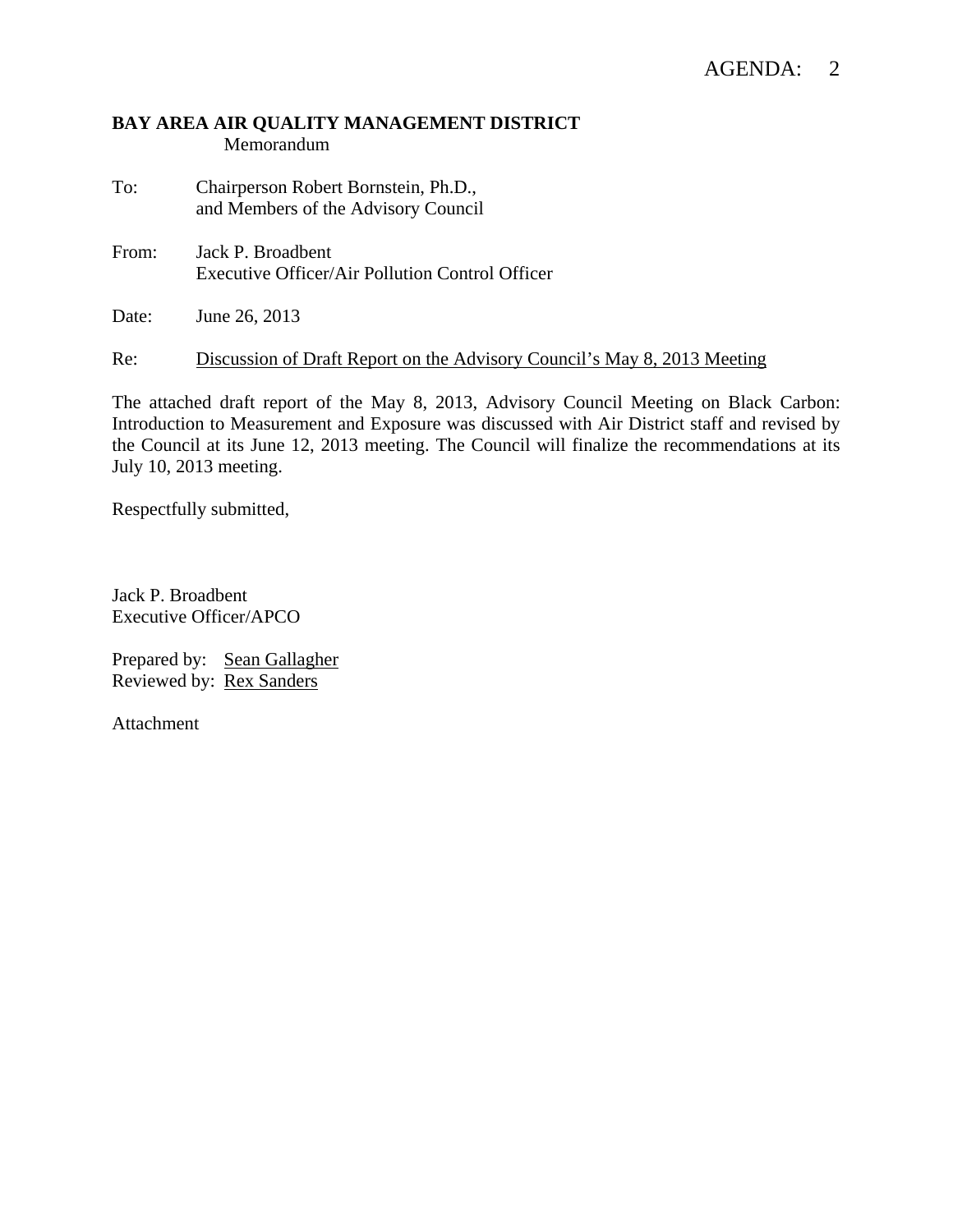### DRAFT REPORT ON THE MAY 8, 2013 ADVISORY COUNCIL MEETING ON THE BLACK CARBON – MEASUREMENT AND MODELING AND BLACK CARBON – EXPOSURE AND MITIGATION

### Key Points

#### Ramanathan

 

- 1. Black carbon (BC; all acronyms are defined in the Glossary), along with methane, ozone, and some hydrofluorocarbons (HFCs), are termed short-lived climate pollutants (SLCPs) and are positive (i.e., warming) climate forcers.<sup>1</sup> BC is second only to  $CO_2$  as a warming climate forcer. The Global Warming Potential (GWP) of BC is estimated to be 2,500- 4,000 times that of  $CO<sub>2</sub>$  (not accounting for the warming effects of BC through the reduction of snow and ice pack albedo after its deposition). The range of GWP values (2,500-4,000) depends upon the time frame examined (100 vs. 20 years), respectively.
- 2. Effective approaches to mitigate global climate change must include a two-part strategy to reduce both SLCPs and long-lived pollutants (such as  $CO<sub>2</sub>$ ). As shown in Figure 1 (below), while mitigating  $CO<sub>2</sub>$  or SLCPs alone will produce measurable decreases in global temperatures when compared to proceeding with business as usual, mitigating both types of climate pollutants simultaneously could avoid approximately half the warming expected by 2050. Of the total warming avoided by 2050 through the mitigation of SLCPs and  $CO<sub>2</sub>$  in concert, 90% is attributable to SLCP mitigation. While effects from the mitigation of long-lived pollutants like  $CO<sub>2</sub>$  might not be felt until well into the future, reduction of SLCPs can mitigate near-term impacts, e.g., immediate SLCP control could reduce expected 2050 increases in sea level by an estimated 30%.

Figure 1: Observed and simulated global mean surface temperature under different mitigation strategies 

<sup>&</sup>lt;sup>1</sup> Positive (i.e. warming) climate forcers (see Glossary) cause more solar energy to be retained by the planet, thus producing a warming effect for global climate change. Negative (i.e. cooling) forcers have the opposite effect, i.e., they act as "mirrors" to reflect solar energy, thus producing a cooling effect.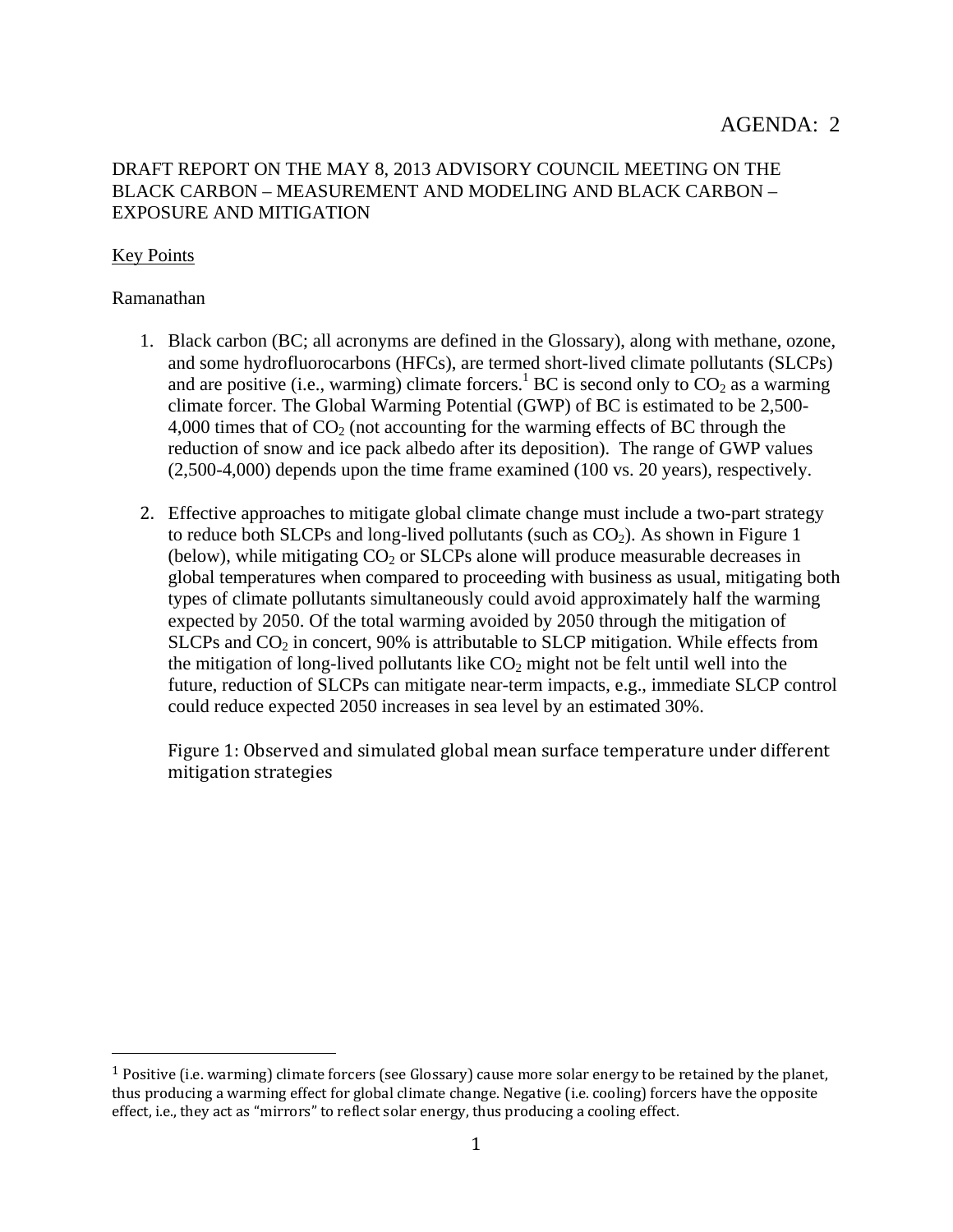

Source: Hu A, Xu Y, Tebaldi C, Washington WM, Ramanathan V. Mitigation of short-lived climate pollutants slows seal-level rise. *Nature Climate Change*, advance online publication, 14 Apr 2013.

- 3. Exposure to BC results in significant health impacts. A recent WHO study estimated that ambient particulate matter (PM), of which BC is a major component, accounts for approximately 3.1 million deaths annually worldwide. Additionally, it is estimated that indoor air pollution from solid-fuel combustion, during which BC is produced, accounts for 3.5 million deaths annually worldwide. Local reductions in BC emissions result in immediate improvements in local health.
- 4. California actions since the 1980s to reduce PM, especially from diesel sources, have resulted in an approximately 50% reduction in BC concentrations, and this reduction in BC has occurred in spite of increased diesel consumption. At the same time, there has been only a negligible reduction in many of the co-emitted pollutants that act as cooling climate forcers. These results justify diesel emission reduction programs as a continued component of climate change mitigation.
- 5. BC emissions are increased from vehicles in congestion situations, due to idling, stopping, and restarting.
- 6. BC emissions are a significant problem in Asia, Africa, and other developing regions with weak diesel regulations and high use of traditional solid-fuel cookstoves. California has been successful in reducing its BC emissions primarily through regulations mandating adoption of improved diesel technologies in recent decades. California can assist developing countries in reducing their BC emissions by sharing expertise on policy implementation and technical innovations (e.g., diesel control technologies and the development of cleaner, low-emitting cookstoves).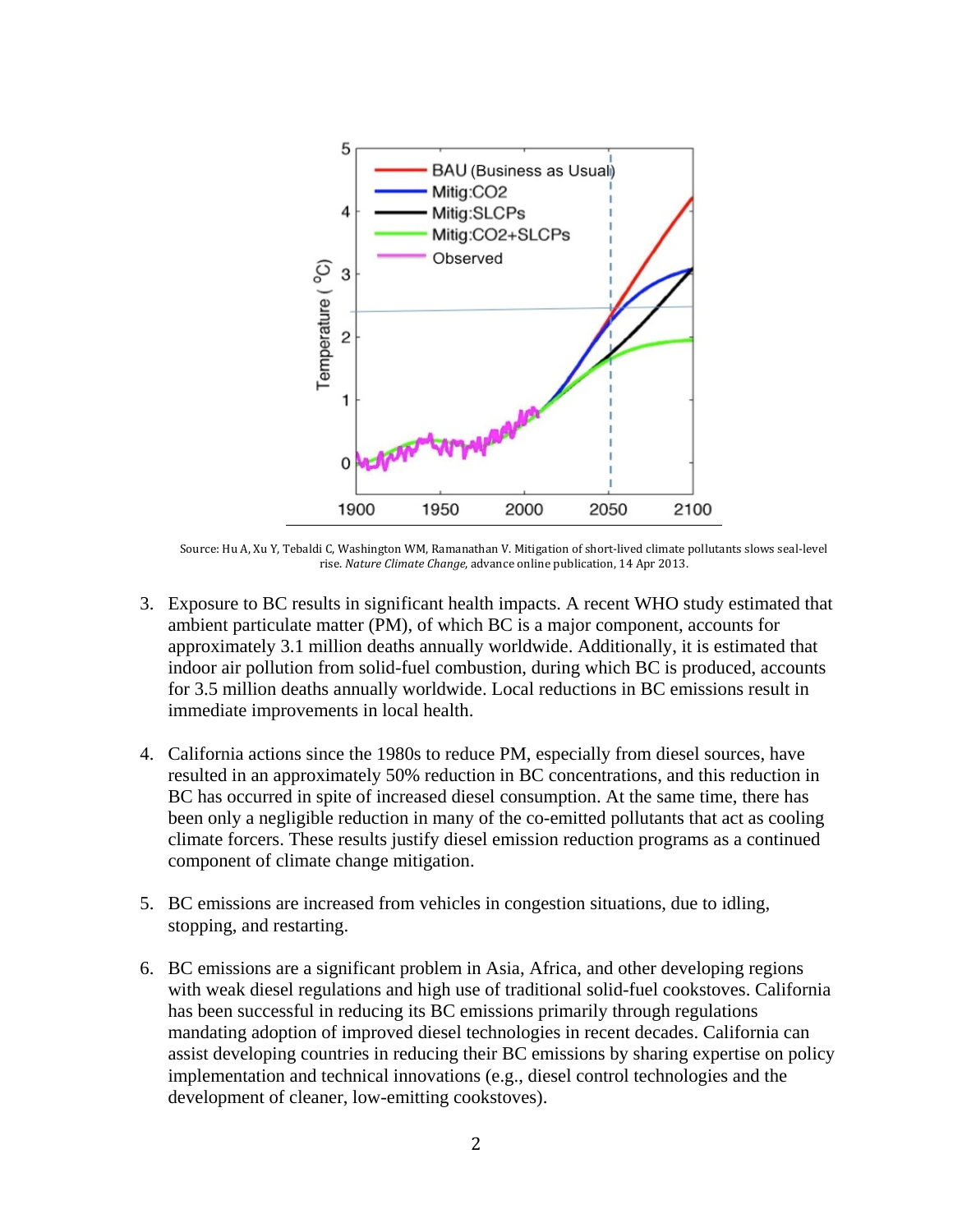- 7. BC can be measured in real time using cellphones augmented with relatively inexpensive thermal-optic technologies. These technologies could be deployed to community members to provide better estimates of local BC concentrations.
- 8. Brown carbon (BrC), a subcomponent of organic carbon (OC) defined by its optical absorption properties, is commonly co-emitted with BC during biomass burning. It appears to have a warming effect on climate, with a GWP of 20-25% of that of BC.
- 9. Some components of biomass burning (e.g., ash and nitrate precursors) are cooling climate forcers, while others (BC and BrC) are warming climate forcers. It is now thought that the net effect of biomass burning on climate is either zero or slightly warming.

## Harley

- 1. Results from a recent Denver-based speciated  $PM_{2.5}$  study indicate that the BC fraction of traffic-related  $PM_{2.5}$  is highly correlated with adverse cardiovascular and respiratory hospital admissions. It is still unclear, however, whether BC is directly toxic, or whether BC particles carry toxic chemicals on their surface.
- 2. Coefficient of haze (COH) is an excellent surrogate for BC concentrations. Long-term COH measurements in the Bay Area were available until 2003, when their samplers were discontinued due to lack of available parts. These measurements show that Bay Area BC concentrations have steadily decreased over decades.
- 3. Real-time BC monitoring in the Bay Area can be accurately accomplished using relatively low cost "online" light absorption methods. Within the Air District monitoring network, BC is explicitly observed by fine-particulate speciation at four sites and by "online" absorption at three sites.
- 4. Bay Area BC accounts for approximately 10% of winter  $PM_{2.5}$  emissions, almost exclusively from mobile sources and wood smoke. Combining the Air District's winter  $PM<sub>2.5</sub>$  emissions inventory with the source apportionment results from Dr. Lynn Hildemann shows that heavy-duty trucks and off-road mobile sources together account for 73% of emissions, while 21% are from wood smoke.<sup>2</sup> Some of these emissions may originate from areas outside the Bay Area.
- 5. Bay Area studies of BC show:

 

<sup>2</sup> A recent analysis by Air District staff attributes Bay Area BC emissions as follows: 50% from diesel engines, 15% from other fossil fuel combustion, 25% from residential wood-burning, and 10% from other wood smoke sources. These data can be viewed on page 51 of the 2012 report: *Understanding Particulate Matter: Protecting Public Health in the San Francisco Bay Area.* baaqmd.gov/~/media/Files/Planning%20and%20Research/Plans/PM%20Planning/ParticulatesMatter\_No v%207.ashx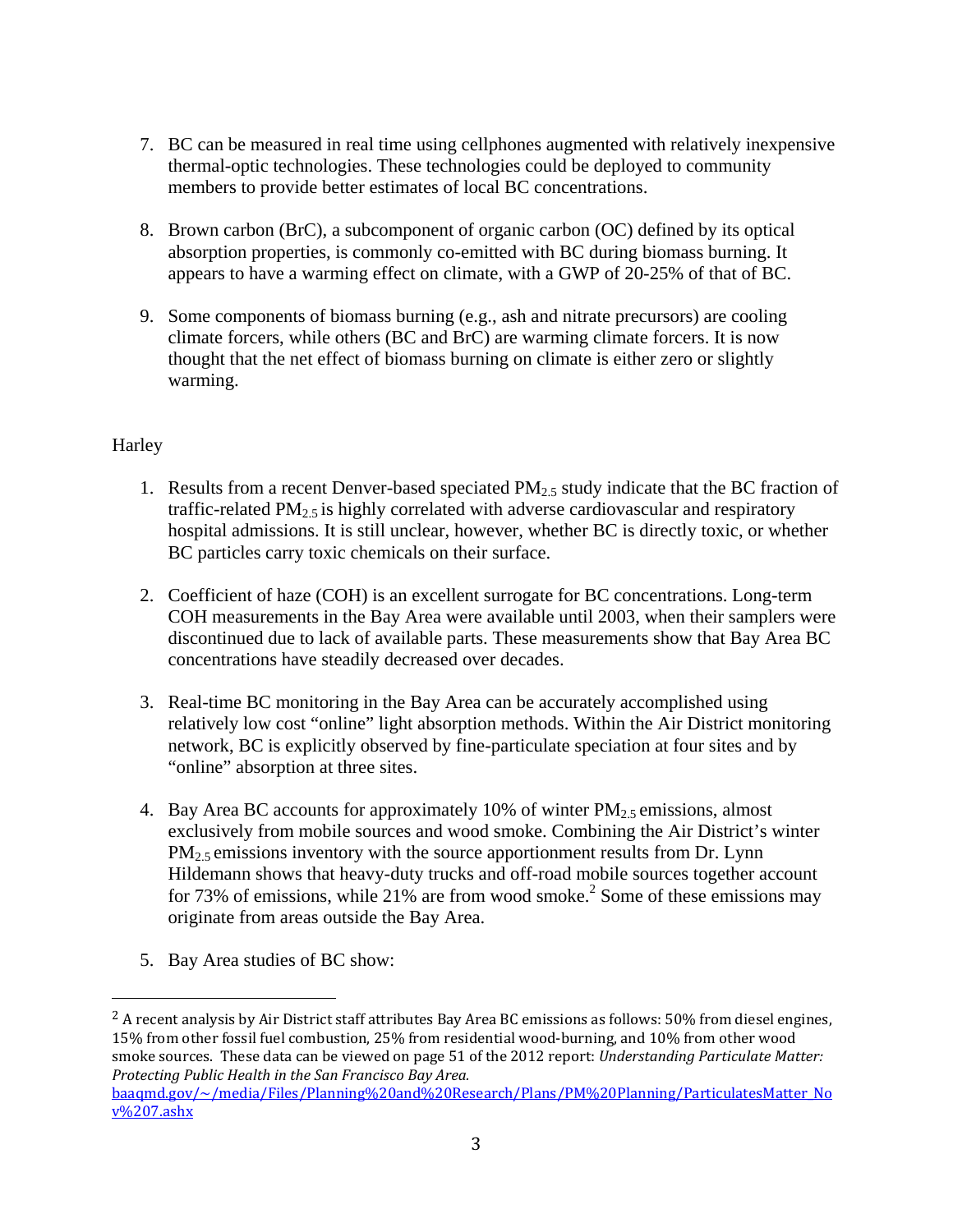- a. BC concentrations (like  $PM<sub>2.5</sub>$  in general) are highest in the winter due to stable meteorological conditions (i.e. poor mixing) and increased seasonal residential wood-burning.
- b. BC emissions rates for diesel-fueled vehicles are currently 50 times greater per vehicle on average than those of gasoline-fueled vehicles.
- c. As the diesel fleet gets cleaner, the majority of Bay Area BC traffic emissions will come from an increasingly small number of vehicles. This remaining group of uncontrolled vehicles thus represents an important target for reducing overall BC concentrations.
- d. BC concentrations in West Oakland have not decreased despite emission controls on port drayage and increased use of shore power (i.e., cold ironing), likely due to other sources such as adjacent railroads and traffic on nearby highways.
- 6. BrC emissions from lubricating-oil burning are higher in diesel (as compared to gasoline) vehicles, as diesel engines consume more lubricating oil (except in the case of gasoline gross polluters).
- 7. Major decreases in BC are expected to continue as California regulations pertaining to heavy-duty diesel engines take effect. Additional California regulatory efforts to control BC emissions from goods movement, light-duty vehicles, and wood-burning are also underway.

## Emerging Issues

Many issues raised by the speakers are well covered in pages 47-58 of *Understanding Particulate Matter: Protecting Public Health in the San Francisco Bay Area* (cited in footnote #2 above).

- 1. Efforts aimed at BC reduction are essential components in the mitigation of the adverse effects of climate change and thus must be implemented in concert with efforts to reduce  $CO<sub>2</sub>$ .
- 2. While climate change is generally considered on a global level, widespread local control of BC emissions can result in significant immediate local health benefits and important near-term climate benefits at the global level and also at the local level (e.g., through increased albedo and consequent lower risk of reduced water supply and drought).
- 3. BrC appears to be a contributor to climate change, but further quantification of its influence on climate change is necessary.
- 4. Co-emitted species produced during biomass burning in California (such as nitrate precursors and ash) are cooling climate forcers and must be considered when developing BC and BrC mitigation strategies.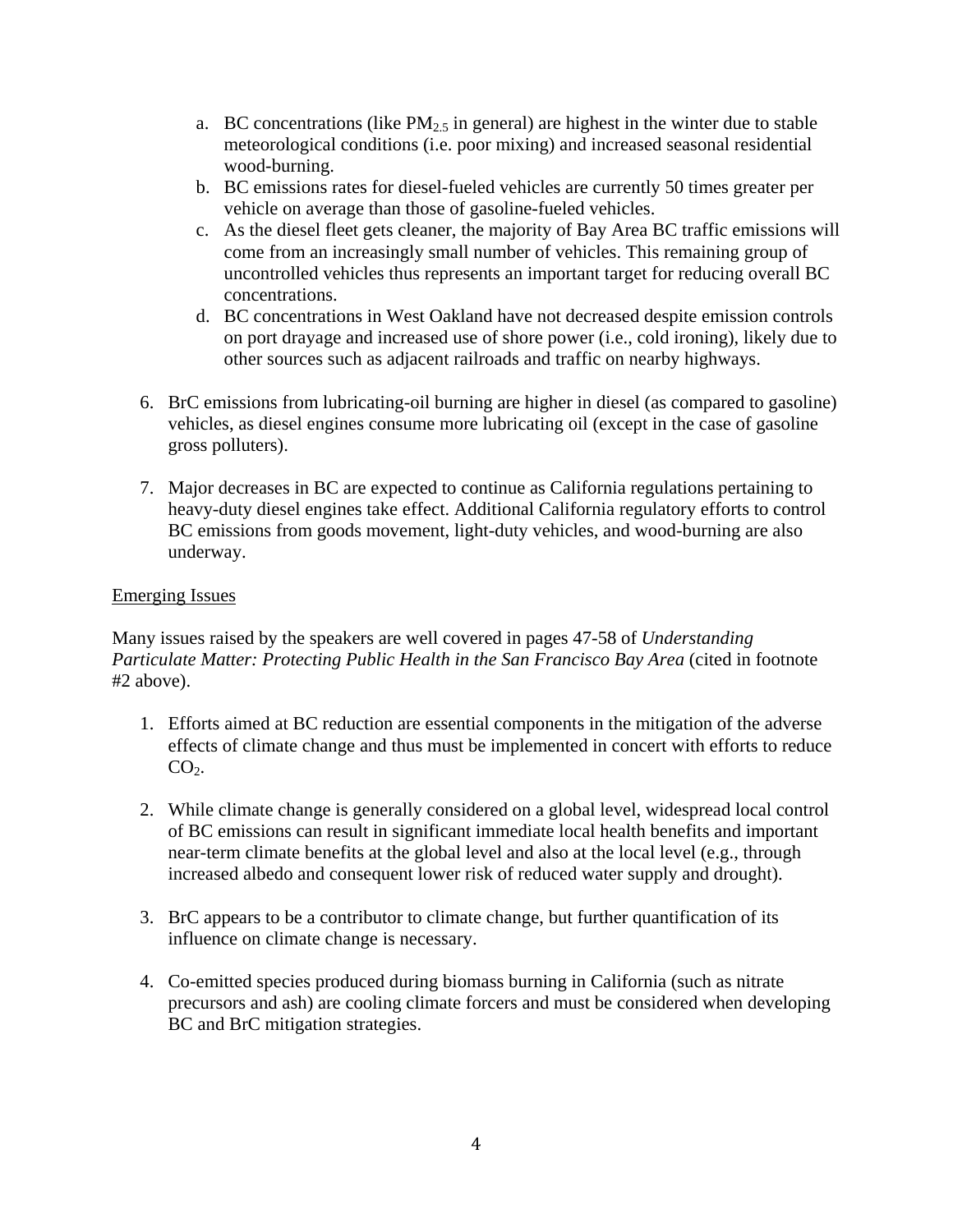- 5. The underlying mechanisms behind, and the relative magnitude of, the health effects of both BC and BrC are not fully understood. Further research in these areas will help to refine and clarify priorities for emission reduction targets.
- 6. A detrimental positive feedback loop (see Glossary) exists, in which BC-induced climate change results in increased drought, leading to increased wildfire risk, and in turn, again, to greater BC emissions.
- 7. California regulations to limit diesel emissions and PM have been successful in reducing BC concentrations, but more reduction is needed. Targets for BC emission reductions in the Bay Area include:
	- a. Diesel sources, e.g., rail, ship, airport ground equipment, back-up generators, gross polluting mobile sources;
	- b. Traffic management, including congestion mitigation and speed flow control;
	- c. Residential and commercial cooking, especially charbroiling and barbecuing; and
	- d. Residential (indoor and outdoor wood-burning devices), recreational, agricultural, and open biomass burning.
- 8. Using the 2,500-4,000 GWP range of BC and a current market value of \$10-15 per ton of  $CO<sub>2</sub>$ , BC should be worth \$25,000-60,000 of carbon credits per ton.
- 9. Burning of vehicle engine lubricating oil is linked to BrC emissions.
- 10. BC and BrC are seasonal in their statewide effect on climate. Due to greater wintertime emissions, more stable meteorological conditions, and the presence of Sierra snow and ice for deposition, BC and BrC emissions in the winter are of greater concern than emissions at other times of the year.
- 11. Continued measurements of Bay Area BC and BrC can help verify the success of regulatory and incentive programs. Empirical evidence of successful mitigation efforts can support similar models for BC and BrC reduction programs that can provide health and climate benefits to communities worldwide.

#### Recommendations

The Advisory Council recommends that the Air District:

1. Make improvements to Bay Area BC and BrC monitoring networks, which will be beneficial for improving understanding of sources that contribute to  $PM_{2.5}$  health effects and for tracking the impacts of emissions control progress over the next decade. Increased monitoring is needed, especially in locations with existing long-term measurements. To that end: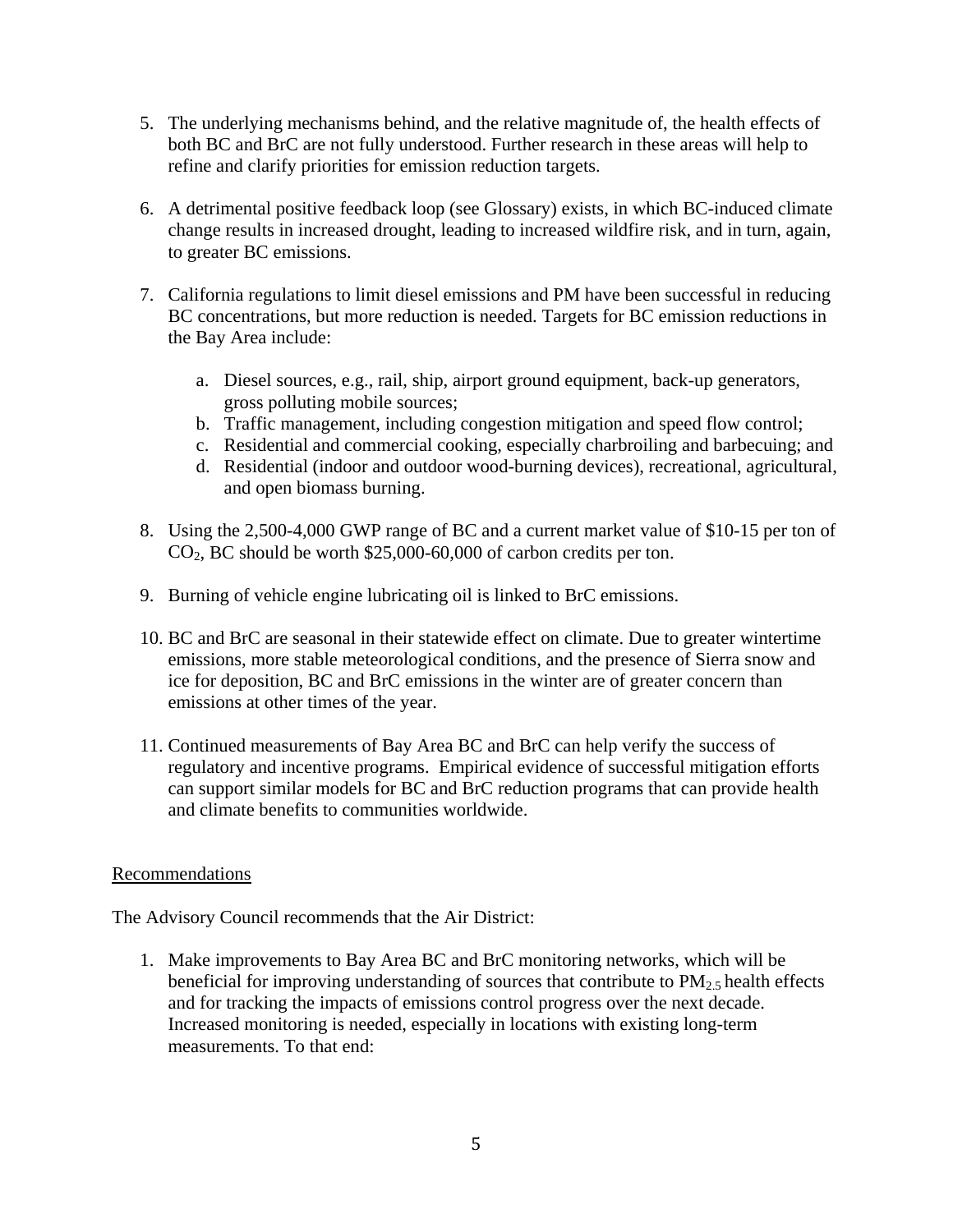- a. Continue and expand Bay Area BC monitoring, concentrating on locations where historical COH measurements were once collected. Consider redeploying COH monitors, if possible.
- b. Track progress on the development of BrC monitoring technologies.
- c. Further investigate BC in West Oakland and other high concentration areas, and expand ambient monitoring and source apportionment studies.
- d. Explore supplementing the BC monitoring network through the deployment of low-cost monitoring technologies to stakeholders. These monitors could be useful during air pollution episodes, such as the recent Richmond refinery fire.
- e. Continue to refine and develop BC, BrC, and OC emissions inventories.
- f. Research the magnitude of the inter-basin transport of BC and BrC, e.g., to and from the Central Valley.
- 2. Continue and expand the Air District's focus on the reduction of diesel emissions and wood smoke pollution to address Bay Area BC and BrC. In particular, residential woodburning devices should be reviewed to target emission reductions.
- 3. Continue and accelerate efforts to target emission control of BC and BrC within the Bay Area. Additional control measures to consider or enhance, include:
	- a. Incentives and regulatory mechanisms that target:
		- Diesel sources (including gross polluting vehicles, off-road mobile equipment, rail, ship, airport ground equipment, and back-up generators)
		- Residential (indoor and outdoor fireplaces and wood stoves, including chimineas and fire pits), recreational (bonfires and campfires), agricultural, and open biomass burning
		- Residential and commercial cooking (including charbroilers, barbecues, and wood-burning pizza ovens)
	- b. A greater emphasis on regulations and incentives that reduce BC and BrC emissions during the winter months. For example, consider lowering the PM threshold for calling a Winter Spare the Air Day.
	- c. Continued incentive funding for programs to scrap vehicles with high-emitting diesel and gasoline engines.
	- d. Working with the business community and others to develop more sustainable transport of freight and goods.
	- e. Assisting planning agencies to implement strategies that minimize traffic and optimize flow on Bay Area roads.
	- f. Supporting federal, state, and local policies and programs that reduce emissions, especially as they relate to ongoing ARB diesel reduction regulations.
- 4. Assess the current and potential buyback-type programs (for old cars, old diesels, and wood burning devices) and consider making modifications to buyback formulas to incorporate information on BC's climate forcing potential. For example, using the perton BC carbon credit value of \$25,000-60,000, vehicle buyback and fireplace removal/retrofit programs could be amended to reflect the value of BC (and other climate forcing co-emitted pollutants, as applicable) removed from the emissions inventory. Such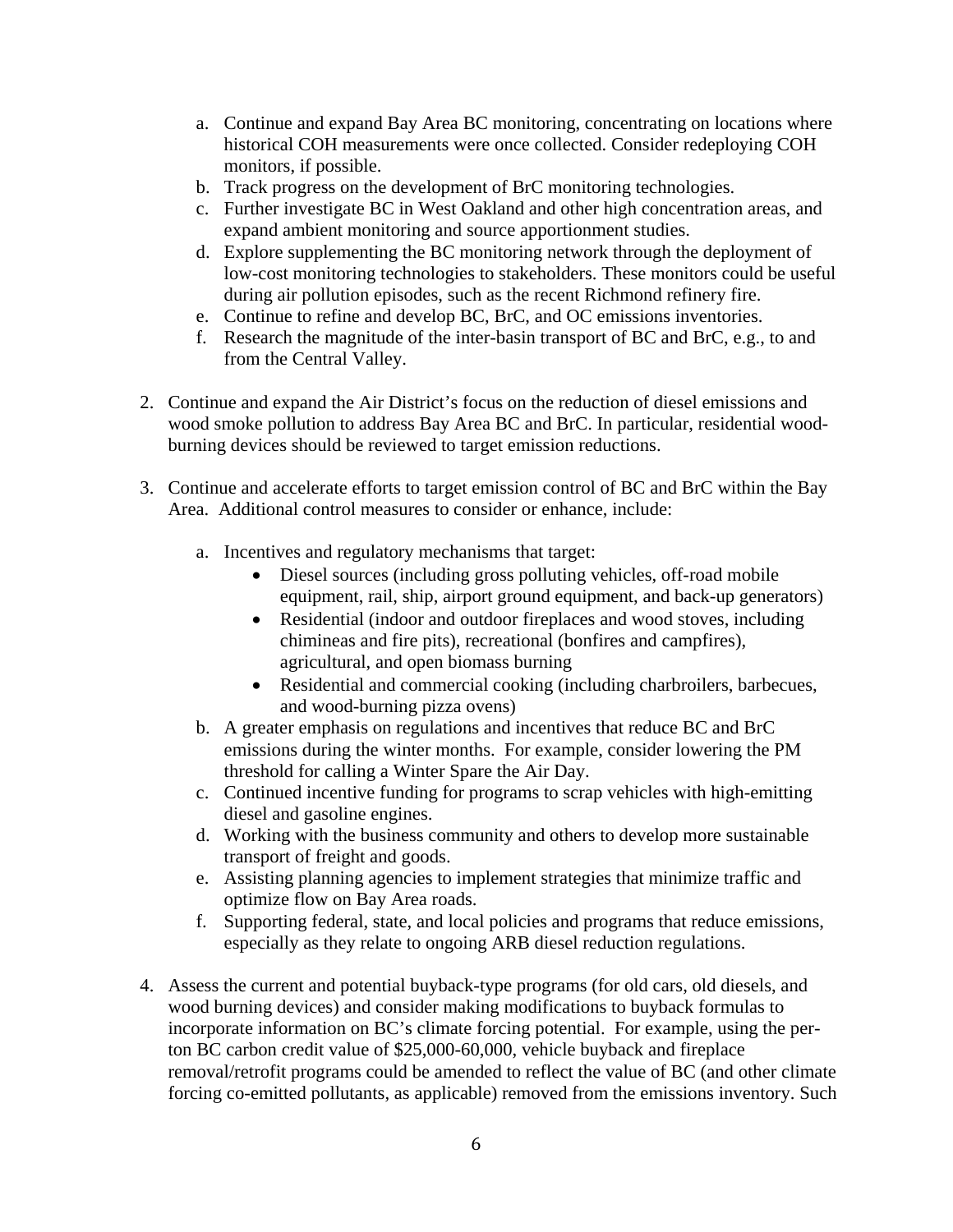programs could be subsidized by money collected from the purchase of carbon credits. For example, reducing the life of an old light-duty diesel vehicle could reduce BC emissions 0.01 tons, potentially a value of \$250-\$600 (though examining co-emitted pollutants could increase or decrease this value).

- 5. Assess the relative health and climate effects of a range of contaminants (specifically,  $CO<sub>2</sub>$ ,  $PM<sub>2.5</sub>$ , BC, BrC, OC, nitrate precursors, ash, and methane) from a variety of source categories (e.g., fossil and renewable fuels burned in various engines, in heating and cooking appliances, and during wildfires). When developing climate and/or health improvement strategies, examine how the mitigation of one contaminant may have an unintended adverse consequence on the climate and/or health impacts of another important contaminant.
- 6. Educate the public about: 1) the role BC and BrC play as SLCPs and 2) the fact that the technologies and tools to reduce their emissions are presently available.
- 7. Given the rapidly growing field of research on numerous climate pollutants and appropriate mitigation strategies, consider enhancing or expanding Air District staffing to designate a climate change point person.

## **Glossary**

ABAG: Association of Bay Area Governments in the San Francisco Bay Area

Albedo: The fraction of solar energy (shortwave radiation) reflected from the earth back into space. It is a measure of reflectivity of the earth's surface. Pure ice, especially with snow on top of it, has a high albedo. Ice or snow contaminated with carbon loses some of its albedo, is less reflective, and therefore absorbs more of the sun's energy.

ARB: California Air Resources Board

Ash: Inert, non-combustible chemical compounds (generally similar to earth crustal elements) present in fuel or wood that can be co-emitted with combustion emissions (CO2, water vapor, BC, NOx, etc.). Refined fuels (diesel, gasoline, and jet fuel) have low ash content. Ash can act as a mirror to solar radiation, thereby having a cooling effect on the climate. In the atmosphere, ash contributes to ambient PM2.5 and PM10 concentrations.

BC: Black Carbon. The solid form of mostly pure carbon, produced by the incomplete combustion of diesel and other fuels. It is the most effective form of PM (by mass) at absorbing all wavelengths of solar radiation.

Biomass: Organic materials, such as wood and agricultural wastes, which can be burned to produce energy or converted into a gas for use as a fuel.

BrC: Brown Carbon. A component of OC related to the burning of biomass and lubricating oil in vehicle engines. BrC absorbs ultraviolet and visible solar radiation, though not as efficiently as BC.